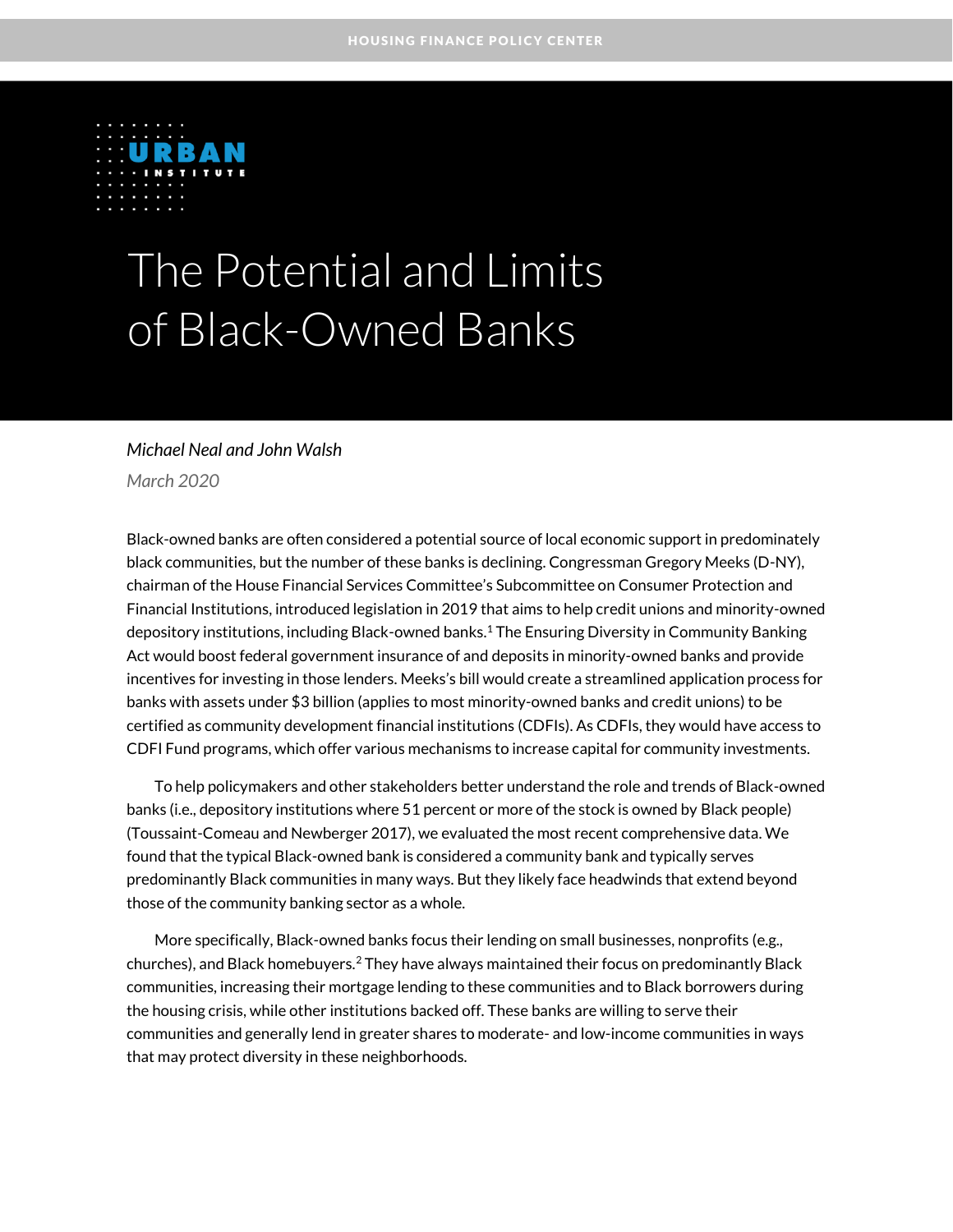Although Black-owned banks typically lend to Black borrowers, their share of all purchase mortgage lending to Black borrowers accounts for less than 1 percent. This could be because the number of Black-owned banks has declined by more than 50 percent since 2001 or because smaller minority-owned depository institutions tend to be Black-owned (Breitenstein et al. 2019). Another possibly is that recent changes to the Community Reinvestment Act have encouraged other banks to support Black homebuyers.

# Black-Owned Banks Support the Predominantly Black Communities They Serve

Black-owned banks are minority depository institutions (MDIs), defined by the Federal Deposit Insurance Corporation (FDIC) as any depository institution where 51 percent or more of the stock is owned by one or more "socially and economically disadvantaged individuals." In addition to the ownership test, institutions are considered MDIs if a majority of the board of directors is minority and the community the institution serves is predominantly minority.

As of the end of 2018, 149 of the more than 5,400 insured financial institutions were MDIs, with 23 banks designated as Black or African American (15 percent), 73 designated Asian American (49 percent), 35 designated Hispanic (23 percent), and 18 designated Native American or Alaskan Native (12 percent). Among Black-owned banks, OneUnited Bank in Boston, with \$650.2 million in assets, was the largest Black-owned bank by the end of 2018. The smallest was Alamerica Bank in Birmingham, Alabama, with \$20.7 million in assets. $^3$ 

Like most community banks, Black-owned banks support the economic life of the communities they serve. Our research reveals more details about how Black-owned banks have supported these communities since the housing crisis.

**Black borrowers have always been the dominant customers for Black-owned banks.** The median share of mortgage originations to Black borrowers for owner-occupied homes is substantially higher among Black-owned banks than for other bank lenders, fluctuating between 75 and 100 percent between 2004 and 2018 (figure 1). Black-owned banks are typically located in communities of color and have a mission, as community banks, to serve the neighborhoods in which they operate. In contrast, the median share of purchase mortgage originations going to Black homebuyers across all other lender cohorts, including non-Black community banks (community banks), has consistently been less than 10 percent during this same period. 4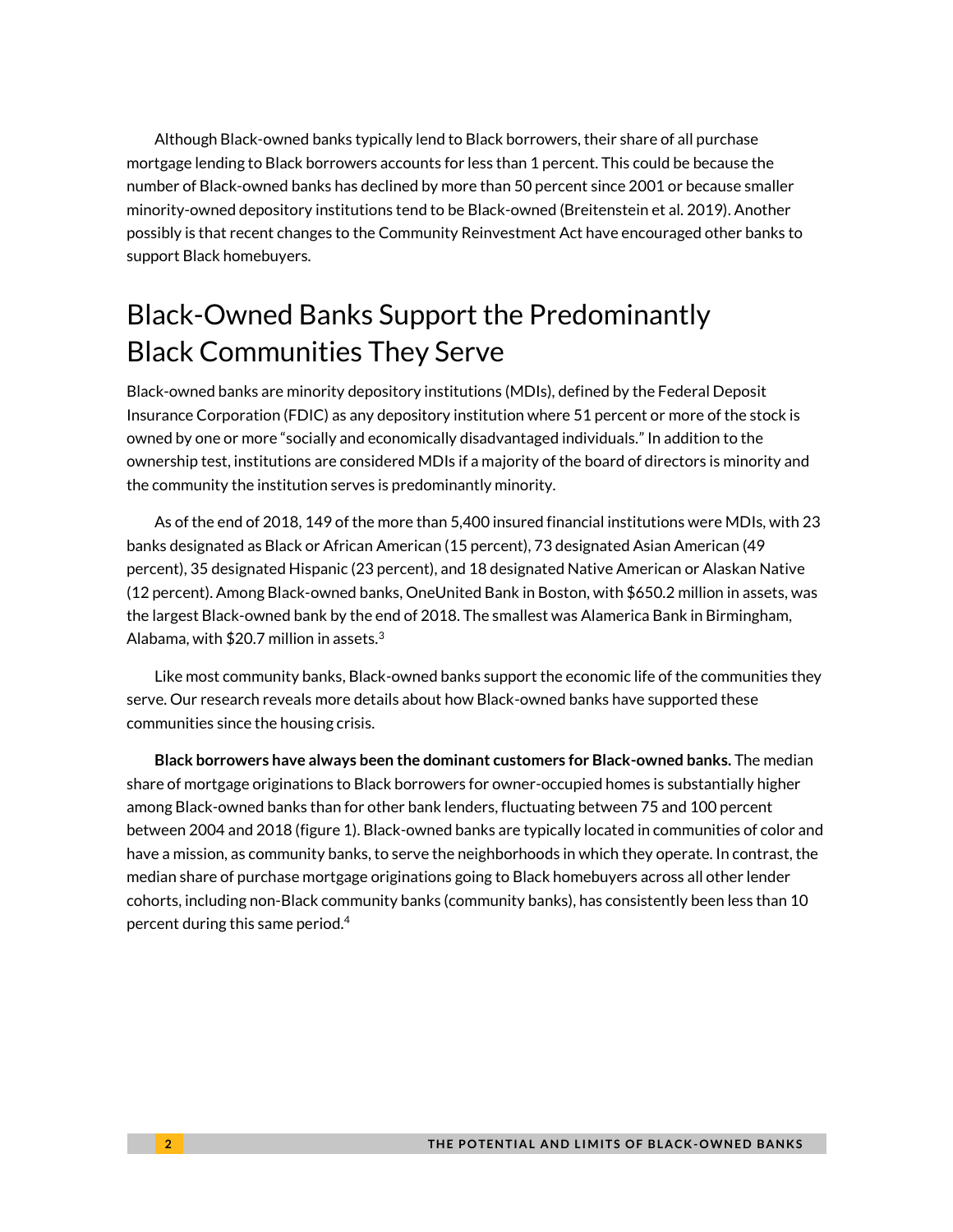#### **Share of Purchase Lending Originated to Black Borrowers, by Bank Type**



**Sources:** Federal Deposit Insurance Corporation data, HMDA data, and Urban Institute calculations. **Note:** HMDA = Home Mortgage Disclosure Act.

**Black-owned banks account for a small portion of overall purchase mortgage lending to Black borrowers.** Most Black homebuyers still borrow from non-Black, non–community banks (NBNCs), but NBNCs originated nearly 80 percent of the mortgages to Black communities in 2007 and just 42 percent in 2018 (figure 2). Non-Black community banks have accounted for a stable share of originations to Black homebuyers since 2008 (between 15 and 19 percent). But independent mortgage banks (IMBs) have seen their share of lending to Black homebuyers expand during this period. Credit unions have also seen their share of mortgage loans to Black borrowers rise since 2010, but overall, they still account for less than 5 percent of total purchase mortgages to Black borrowers. Meanwhile, Black-owned banks account for less than 1 percent of purchase mortgages to Black borrowers over the entire period.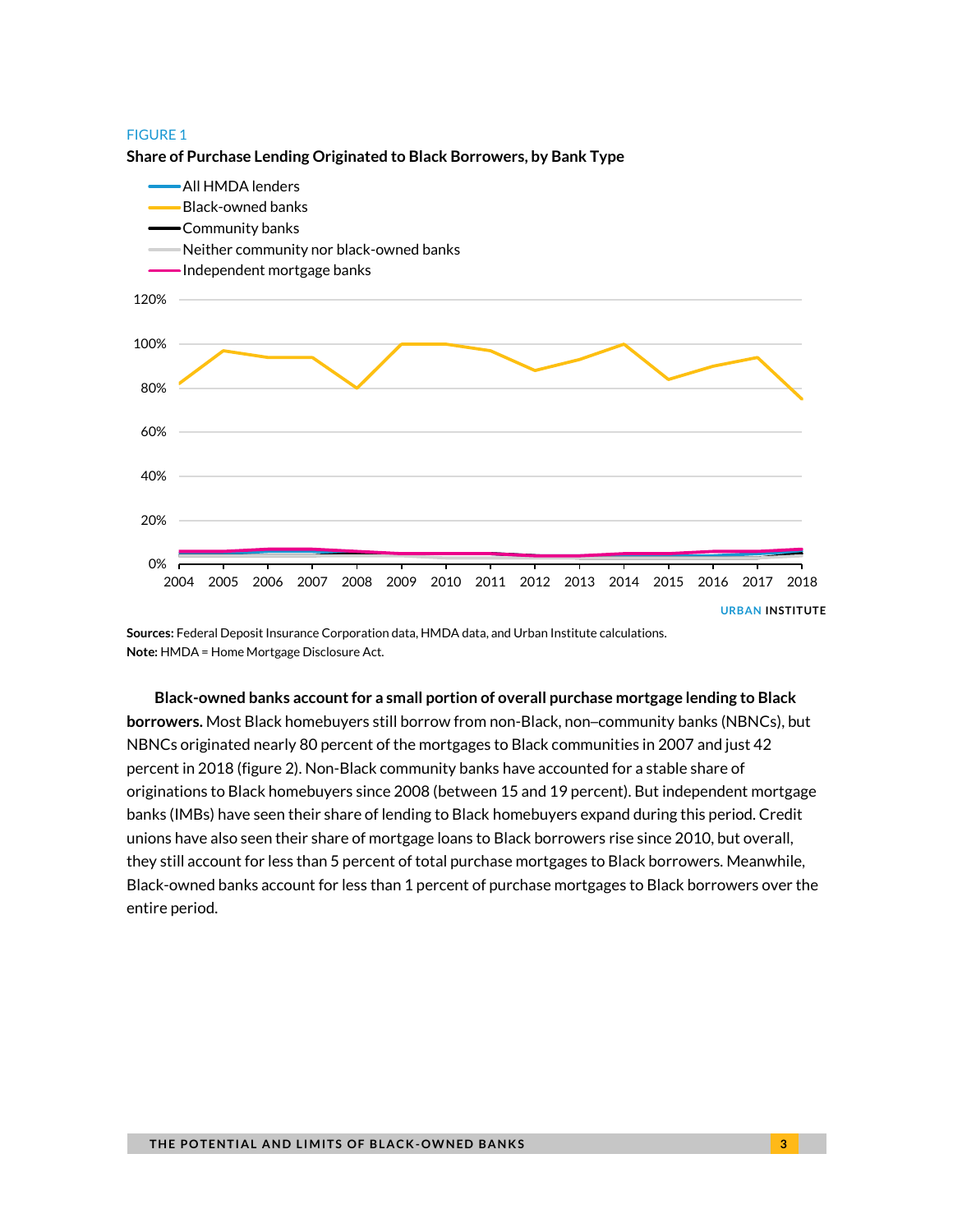#### **Share of All Purchase Loans to Black Borrowers, by Bank Type**



**URBAN INSTITUTE**

**Sources:** FDIC data, Home Mortgage Disclosure Act data, and Urban Institute calculations. **Note:** FDIC = Federal Deposit Insurance Corporation.

**Black-owned banks increased their service to Black borrowers during the housing crisis.** Amid a weak housing market between 2007 and 2013, the number of mortgages originated by Black-owned banks for Black borrowers rose 57 percent (from 1,035 to 1,624), despite a 36 percent decline in the number of Black-owned banks (from 44 to 28) and a 69 percent drop in all mortgage lending to Black borrowers. Purchase mortgage loans to Black borrowers by IMBs, NBNCs, community banks, and credit unions all fell during this period. But because these institutions were small and had less activity relative to the rest of the market, the impact was nearly invisible.

**Black-owned banks tolerate higher risk to serve their communities.** The five types of banks have different levels of service to Black borrowers and use a different mix of lending channels for these loans. Black-owned banks, community banks, and IMBs use Federal Housing Administration (FHA) mortgages, which generally serve riskier borrowers, more with their Black borrowers than do NBNCs and credit unions. IMBs had the highest share of FHA mortgages for their Black borrowers at 55 percent, followed by non-Black community banks at 42 percent and Black-owned banks at 39 percent (figure 3).

In addition, these five types of banks hold different levels of their mortgages "in portfolio," essentially keeping all the risk that the borrower will default. Credit unions kept 47 percent of the loans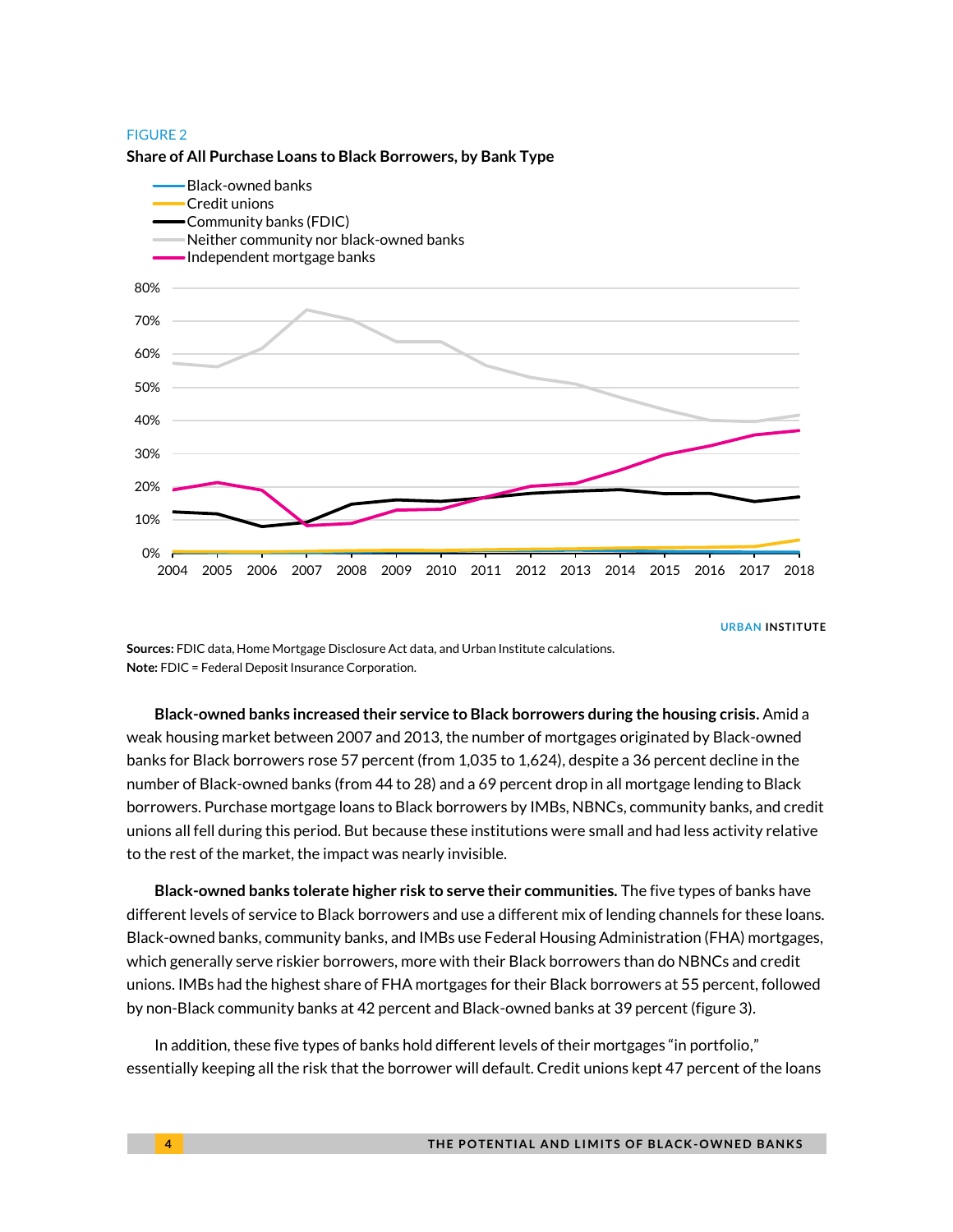made to Black borrowers in portfolio. Black-owned banks held 28 percent, NBNCs held 27 percent, community banks held 18 percent, and IMBs held just 3 percent.

In 2016, 67 percent of the mortgages made by Black-owned banks to Black borrowers were either FHA mortgages or mortgages held in portfolio, reflecting a strong devotion by these banks to the riskiest borrowers in their community, as well as a willingness to incur a high level of institutional exposure to risk from mortgage nonpayment.

### FIGURE 3



### **Channel Share of 2016 Purchase Loans to Black Borrowers, by Bank Type**

**■ FHA ■ GSE ■ Other ■ PLS ■ Portfolio ■ RHS ■ VA** 

**Sources:** FDIC data, HMDA data, and Urban Institute calculations.

**Notes:** FDIC = Federal Deposit Insurance Corporation; FHA = Federal Housing Administration; GSE = government-sponsored enterprise; HMDA = Home Mortgage Disclosure Act; PLS = private-label securities; RHS = Rural Housing Service; VA = US Department of Veterans Affairs. We use 2016 instead of 2018 because 2016 was the last year that the Black-owned bank population in HMDA data was more than half the total number of Black-owned banks identified by the FDIC. The category "other" includes purchases by commercial banks, savings banks, savings associations, credit unions, mortgage companies, finance companies, life insurance company affiliate institutions, and other types of purchasers. For Black-owned banks in 2016, the majority of one-to-four-family purchase loans in the "other" category were "other type of purchaser."

**Black-owned banks filled a small portion of the gap in purchase mortgage lending after the housing crisis.** Since 2008, the share of purchase mortgages, compared with refinance or home improvement loans, originated by Black-owned banks has exceeded the share of other community banks and NBNCs. In recent years, the gap has narrowed as the housing market has showed signs of a sustainable recovery (figure 4).

**URBAN INSTITUTE**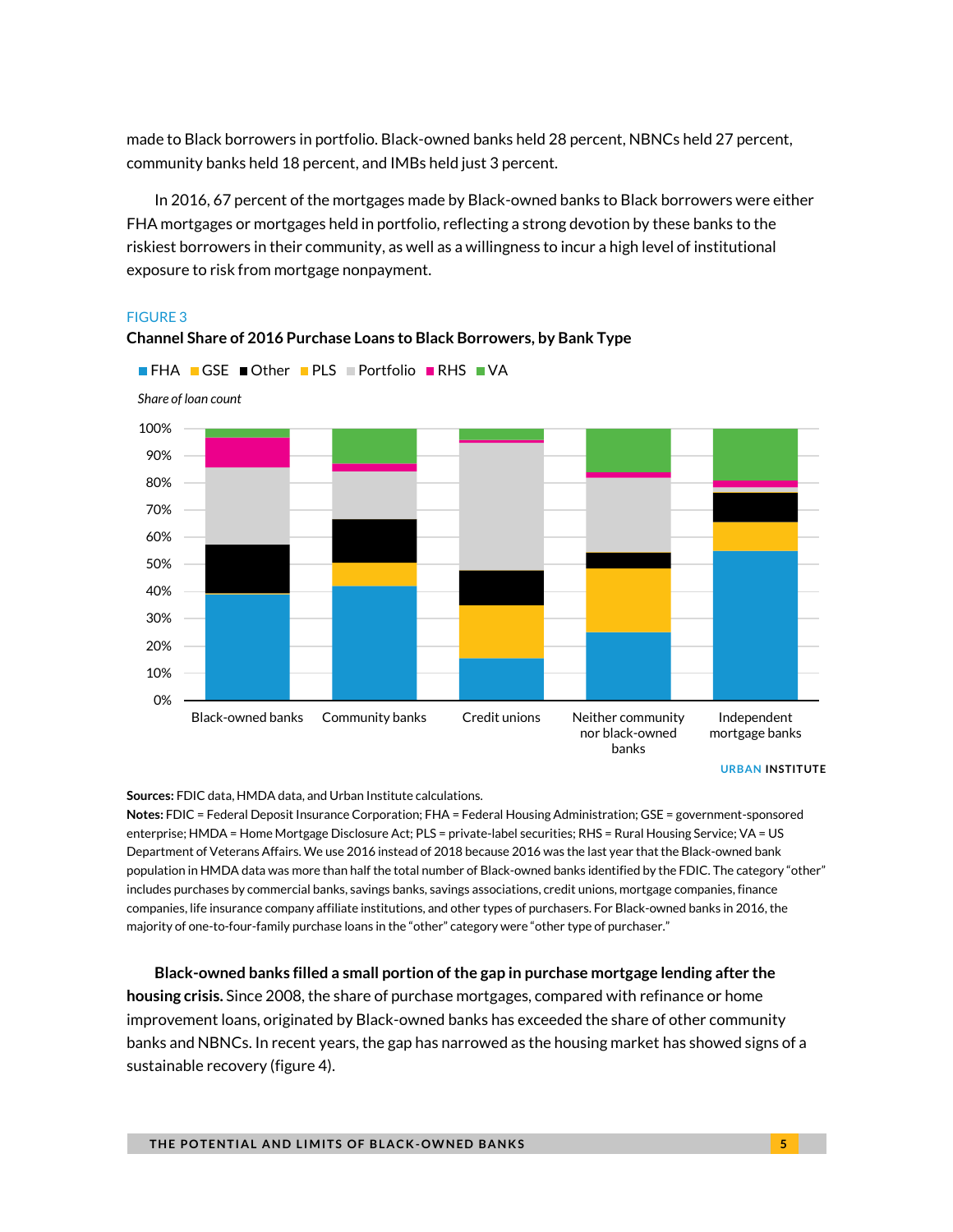#### **Purchase Share of All Loans**



**Sources:** Home Mortgage Disclosure Act data and Urban Institute calculations. **Note:** FDIC = Federal Deposit Insurance Corporation.

### FIGURE 5

#### **Share of Loans inside Low- and Moderate-Income Tracts**



**Sources:** Home Mortgage Disclosure Act data and Urban Institute calculations. **Note:** FDIC = Federal Deposit Insurance Corporation.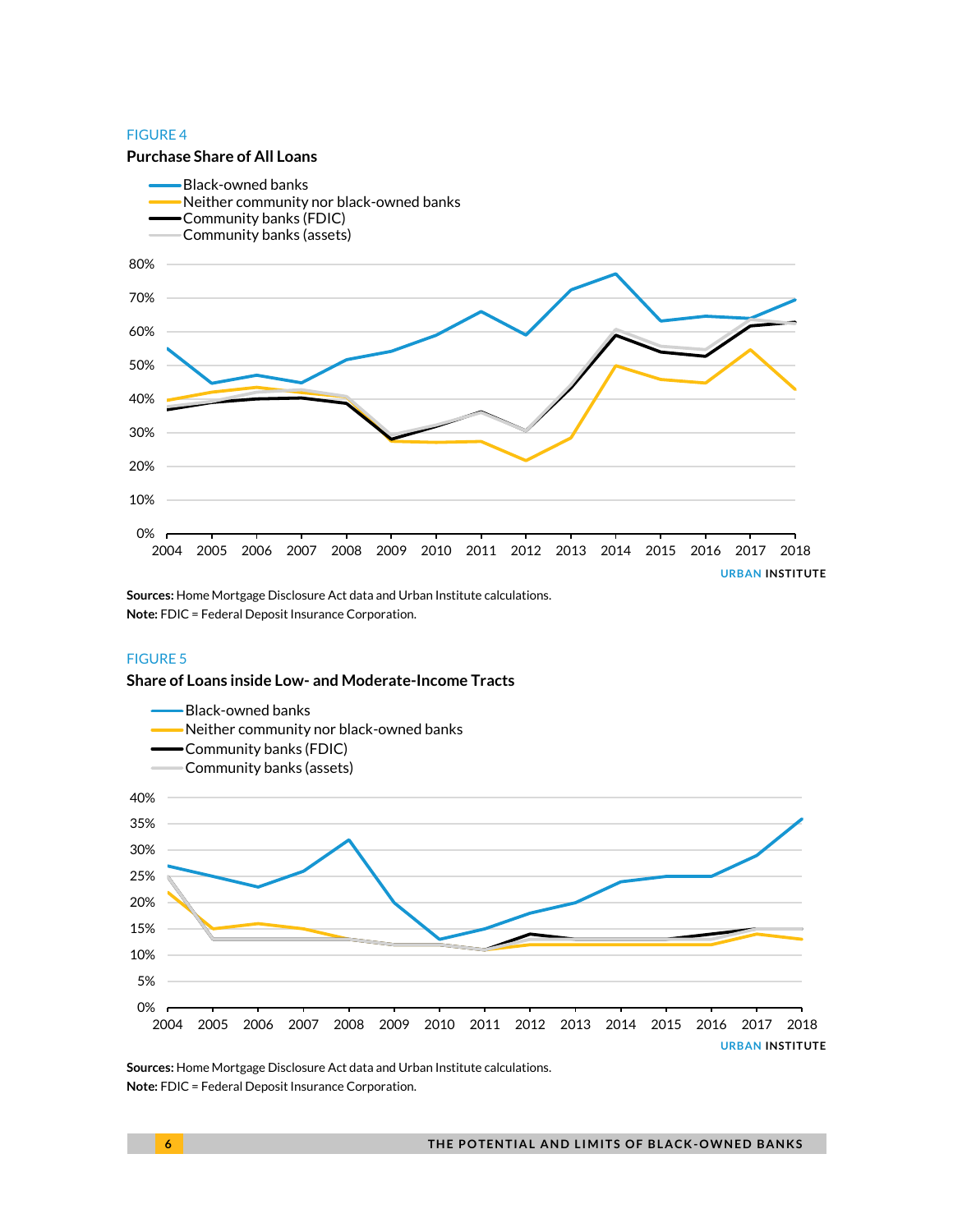**Black-owned banks generally lend in greater shares to low- and moderate-income census tracts.** Black-owned banks have done a greater share of their lending to borrowers living in low- and moderateincome (LMI) census tracts throughout most of the past 14 years than the other lending institutions, although their share contracted significantly between 2009 and 2014, showing a greater impact from the business cycle than the LMI lending of community banks and NBNCs (figure 5). Since 2014, the share of lending by Black-owned banks within LMI tracts has reached historic highs.

**Black-owned bank lending to high-income borrowers in LMI tracts since 2007 may help protect community diversity.** Lending standards across the mortgage lending industry are historically tight today compared with 2007 (table 1).<sup>5</sup> Amid tighter credit availability, a bigger share of mortgage loans originated by Black-owned banks for borrowers in LMI tracts have gone to borrowers with higher incomes, particularly borrowers with incomes that exceed the census tract's area median income. But with significant demographic shifts taking place in many urban areas, Black-owned banks are likely helping to protect the diversity of those communities and potentially offering better loan terms.

#### TABLE 1

**Share of Mortgages Originated by Black-Owned Banks in Lowand Moderate-Income Areas, by Borrower Income Percentile**

| Income percentile        | 2007  | 2016  |
|--------------------------|-------|-------|
| $\leq$ 60 percent of AMI | 41.1% | 27.0% |
| 60 to 80 percent of AMI  | 17.6% | 20.1% |
| 80 to 100 percent of AMI | 12.0% | 14.2% |
| >100 percent of AMI      | 29.3% | 38.7% |

**Sources:** Home Mortgage Disclosure Act and Census Bureau data. **Note:** AMI = area median income.

## All Black-Owned Banks Are Community Banks

As of the end of 2018, most US banks are community banks, including all 23 Black-owned banks. Despite the decline in the number of banks since at least 2001 (figure 6), the community bank share has remained high and steady (figure 7). In the years following the Great Recession, the community bank share has been modestly greater than over the years leading up to that recession.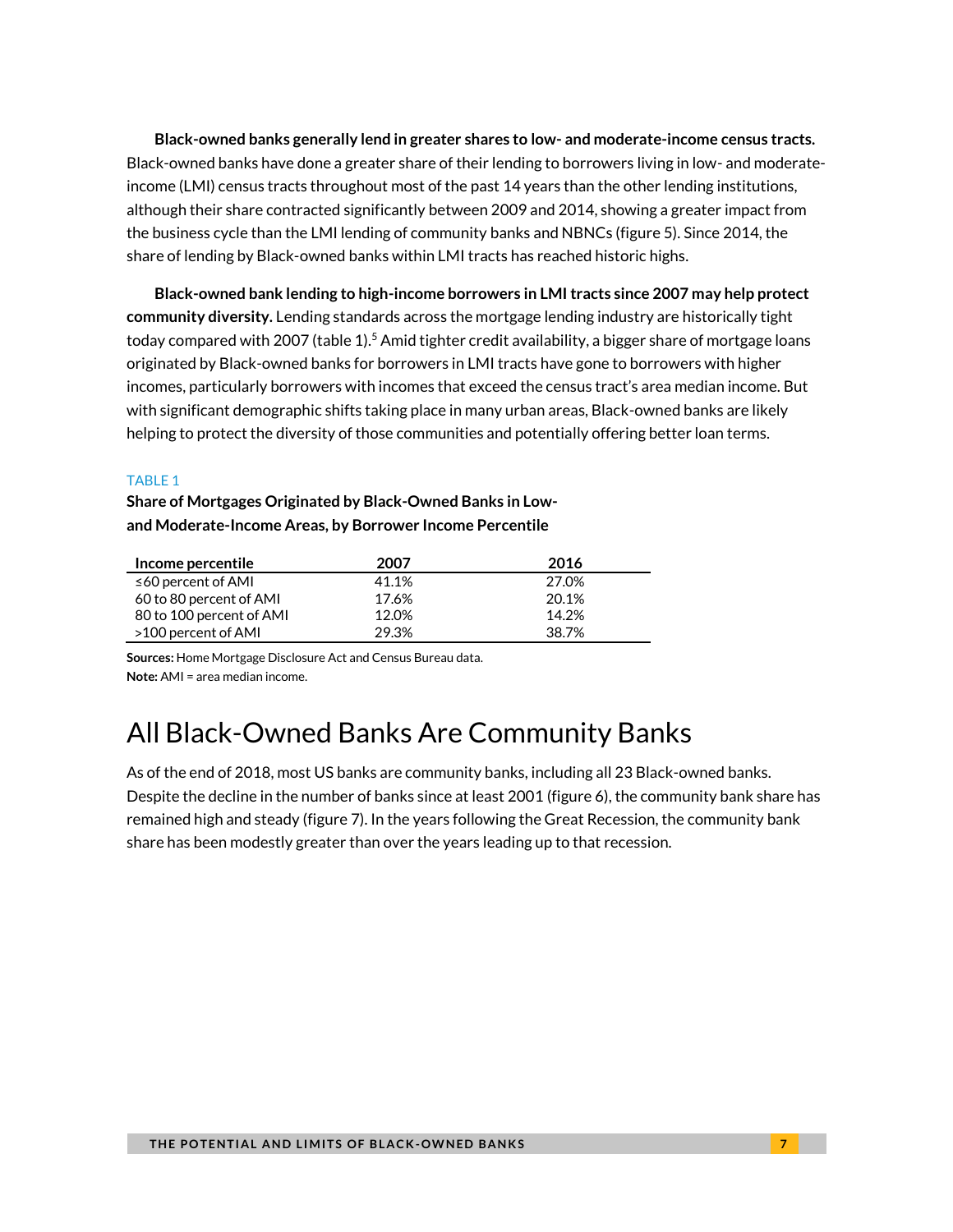

**Sources:** Federal Deposit Insurance Corporation data and Urban Institute calculations. **Note:** Gray shading indicates a recession.

#### FIGURE 7

#### **Share of Banks Considered Community Banks**



**Sources:** Federal Deposit Insurance Corporation data and Urban Institute calculations. **Note:** Gray shading indicates a recession.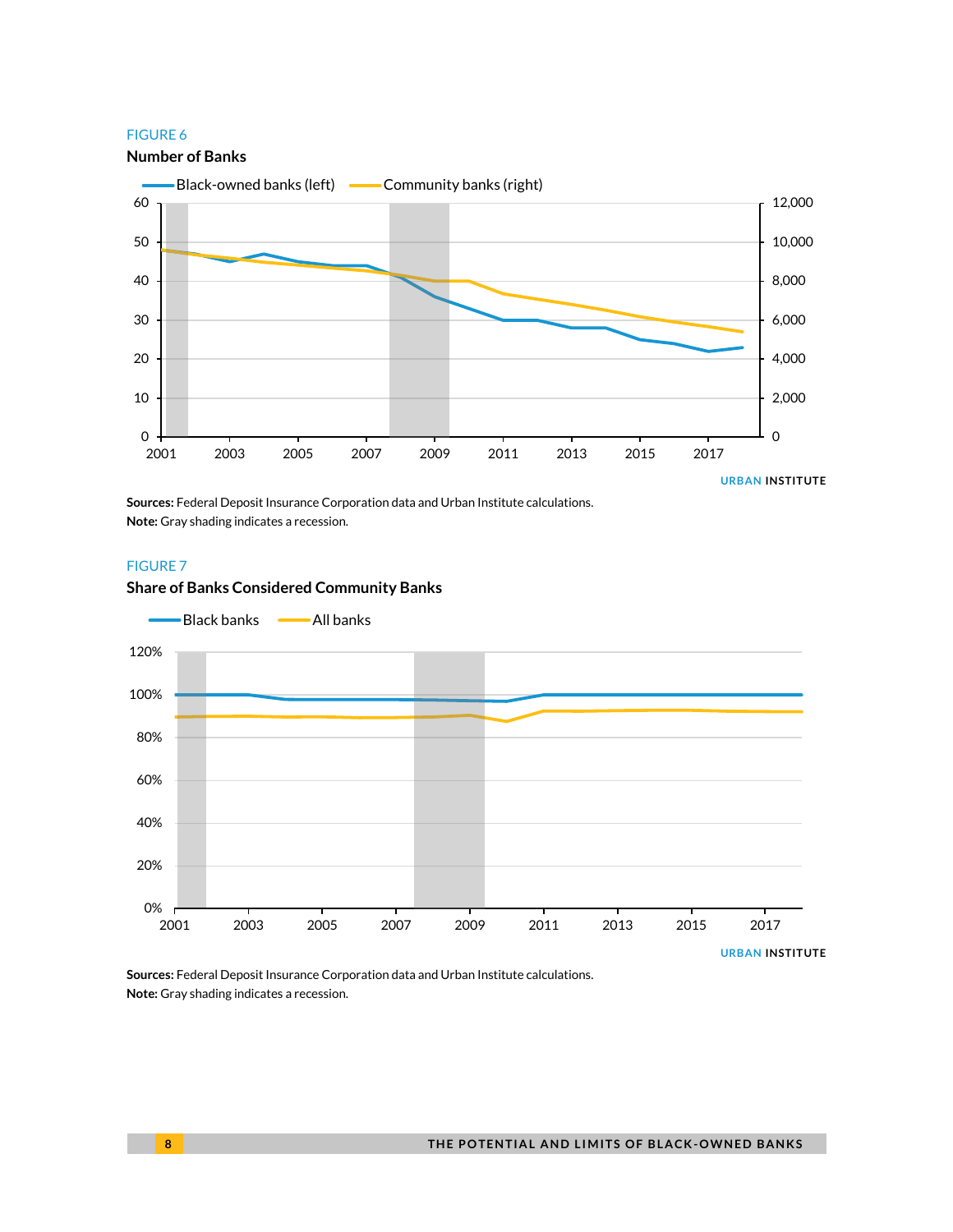# Recent Trends in Black-Owned Banks

Community banks play a vital role in supporting the communities they serve. <sup>6</sup> As small regional banks, the impact of community banks (which the FDIC defines based on such characteristics as bank size, activity, and geographic reach) in terms of the presence of physical branches and local ownership, is especially important in areas with severe credit rationing and areas with low access to finance (Hakenes et al. 2015). As technology has allowed larger banks to deepen their market penetration without the need for physical branches, physical community bank branches are often the last defense between a community and banking isolation (Dahl and Franke 2017).

The presence of a physical bank branch is especially beneficial in low-income areas (Hegerty 2016). Physical branches allow relationship banking, practiced by most community banks, where the lender considering a loan applicant takes into account a borrower's financial status and the lender's personal knowledge of the borrower developed over the length of their relationship. This produces greater access to credit to a wider group of borrowers.<sup>7</sup>

Community banks tend to support small businesses and nonprofits, such as churches. In addition, community banks are an important source of credit access at competitively priced products for the locale, often creatively meeting a diverse array of consumer and commercial credit needs as important partners in a community's economic stability (Federal Reserve Bank of St. Louis, n.d.).

One way that community banks support the neighborhoods they serve is through purchase mortgage lending in support of local homeownership, which, in turn, supports broader neighborhood stability. $^8$  Community banks tend to have larger shares of home purchase loans than loans for other purposes, such as refinancing or home improvement (Duke 2012).

As of the third quarter of 2019, there were 22 Black-owned banks, all of them community banks. The analysis in this brief is based on 2018 data, when there were 23 Black-owned banks. Between the end of 2018 and the third quarter of 2019, Providence Bank and Trust acquired the Urban Partnership Bank.<sup>9</sup>

The map below shows that the headquarters of Black-owned banks are typically located in metropolitan statistical areas with a higher-than-average Black population share. Of the 23 Blackowned banks in 2018, 18 were located in metropolitan statistical areas where the Black population share exceeded the national average.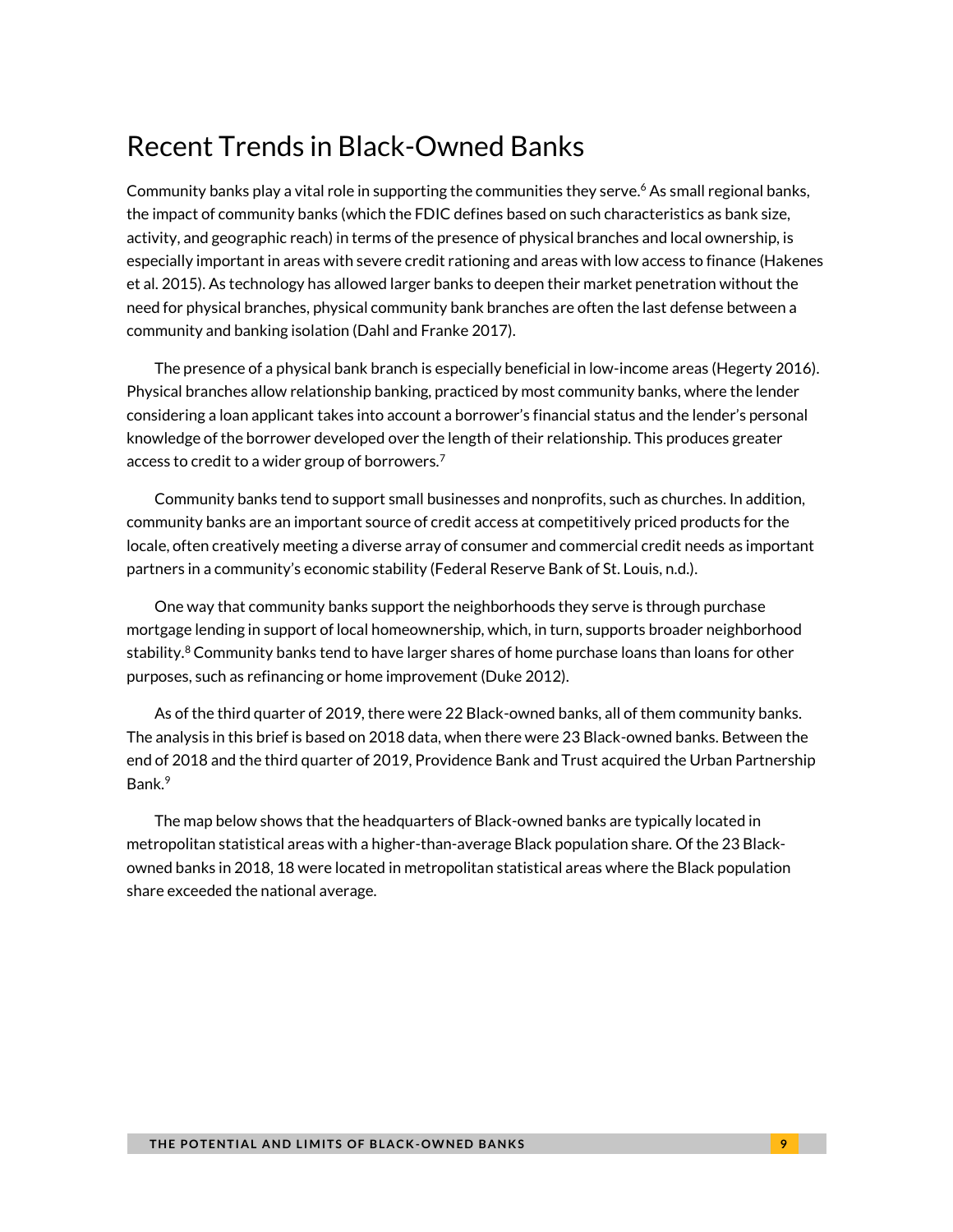**Single-Family Mortgages by Black-Owned Banks**

Black-owned bank headquarters Black-owned bank headquarters (black population above national average)



| 1. Alamerica Bank                         | 12. First Security Bank and Trust Company   |  |
|-------------------------------------------|---------------------------------------------|--|
| 2. Commonwealth National Bank             | 13. Citizens Savings Bank and Trust Company |  |
| 3. Carver State Bank                      | 14. Tri-State Bank of Memphis               |  |
| 4. Mechanics and Farmers Bank             | 15. Unity National Bank of Houston          |  |
| 5. South Carolina Community Bank          | 16. Industrial Bank                         |  |
| 6. GN Bank                                | 17. The Harbor Bank of Maryland             |  |
| 7. Urban Partnership Bank                 | 18. City National Bank of New Jersey        |  |
| 8. Metro Bank                             | 19. Carver Federal Savings Bank             |  |
| 9. First Independence Bank                | 20. United Bank of Philadelphia             |  |
| 10. Columbia Savings and Loan Association | 21. Broadway Federal Bank, f.s.b.           |  |
| 11. Liberty Bank and Trust Company        | 22. OneUnited Bank                          |  |
|                                           |                                             |  |

**Source:** Federal Deposit Insurance Corporation.

A comparison of selected bank balance sheet items suggests that Black-owned banks are similar to other community banks in some ways. Relative to total deposits, Black-owned banks hold a similar amount of net loans and leases, one-to-four-family residential loans, and consumer loans to individuals, such as auto loans. Black-owned banks' relative holdings of small business commercial and industrial loans is modestly below the share held across all other community banks but double the proportion held on the balance sheets of non–community banks (table 2).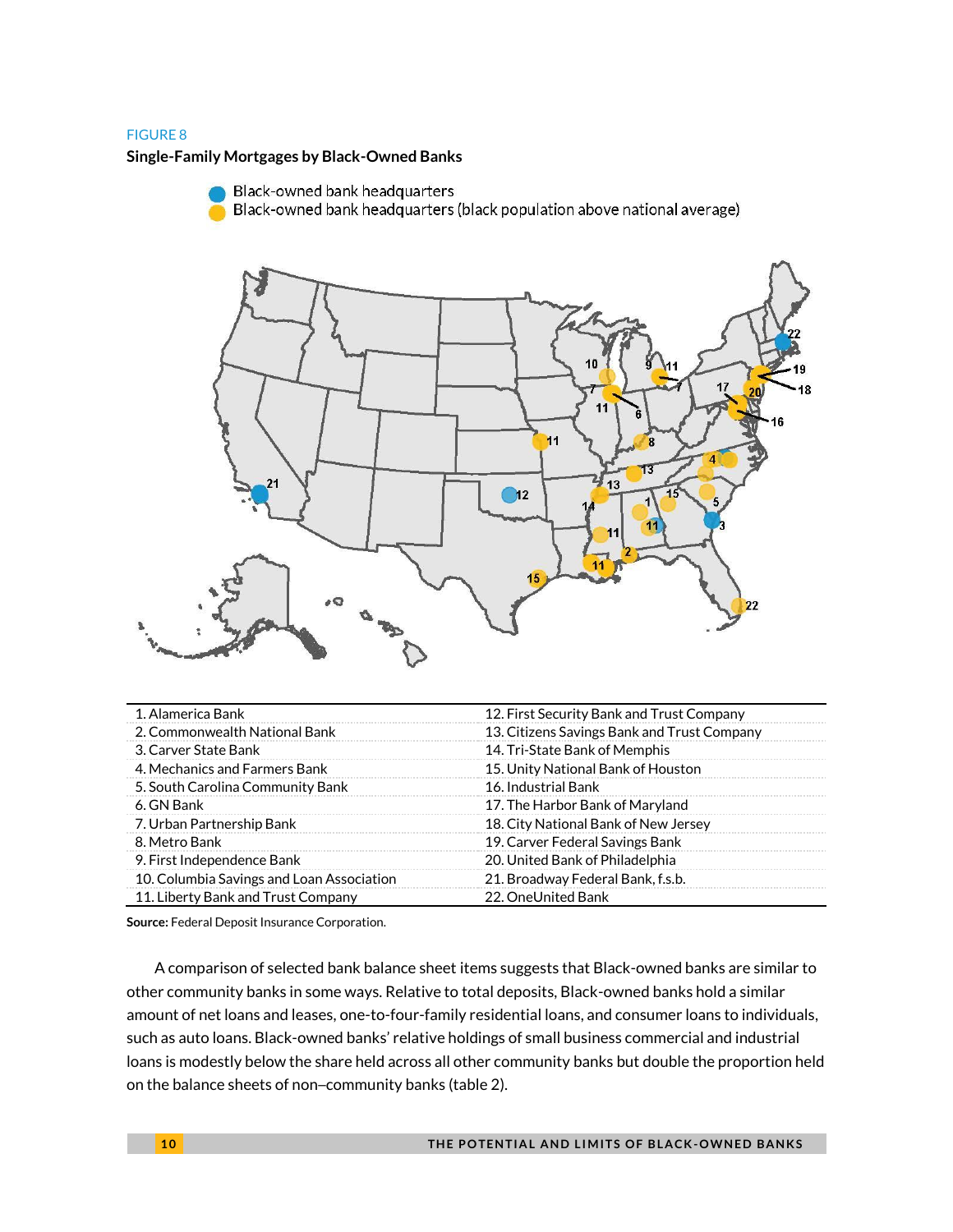|                           | Net loans and<br>leases | One-to-four-<br>family<br>residential loans | <b>Consumer loans</b><br>to individuals | <b>Small business</b><br>commercial and<br>industrial loans |
|---------------------------|-------------------------|---------------------------------------------|-----------------------------------------|-------------------------------------------------------------|
| Black-owned banks         | 85%                     | 22%                                         | 2%                                      | 8%                                                          |
| All other community banks | 86%                     | 24%                                         | 3%                                      | 10%                                                         |
| Non-community banks       | 70%                     | 17%                                         | 14%                                     | 4%                                                          |

### TABLE 2 **Share of Deposits, Fourth Quarter of 2018**

**Source:** Authors' calculations from 2018 Federal Deposit Insurance Corporation call report data.

# The Number of Black-Owned Banks Is Declining

Black-owned banks appear to be facing strong headwinds from structural changes in the banking industry, greater bank competition, and bank concentration. Although black-owned banks seek to help black communities, which are often of lower income, the poverty of these neighborhoods may contribute to the failures of black banks (Baradaran 2017). The number of Black-owned banks increased steadily during the 1960s and 1970s but declined more than 50 percent between 2001 and 2018 to 23 banks (Brimmer 1971; Cole et al. 1985). Over that same period from 2001 to 2018, the number of Native American, Hispanic, and Asian American MDIs in 2018 was above its level in 2001.

The decrease in the number of Black-owned banks was already occurring before the Great Recession. But the Great Recession may have had a bigger impact on Black-owned banks relative to the average experience across the banking industry. During the Great Recession, the pace of decline in the number of Black-owned banks accelerated relative to the decrease in the number of banks overall. Research on minority-owned community banks more generally finds that these banks, including Blackowned banks, were hit particularly hard during the 2008 financial crisis, as evidenced by higher rates of failures and closures relative to other minority banks (Toussaint-Comeau and Newberger 2017). Since 2008, the number of Black-owned banks fell 44 percent compared with a 35 percent decrease in the total number of banks overall.

The share of Black-owned banks identified by the FDIC that were also required to report mortgage lending activity under the Home Mortgage Disclosure Act (HMDA) was steady between 2001 and 2016. The share of HMDA-reporting Black-owned banks ranged between 75 and 86 percent. The share of Black-owned bank HMDA reporters plunged in 2017, likely reflecting an expansion in the HMDA reporting threshold implemented that year. <sup>10</sup> Before 2016, banks that extended 100 open-ended lines of credit and 25 closed-end mortgages in each of the two preceding calendar years were required to report. In 2017, this requirement was raised to at least 500 open-ended loans in each of the two preceding calendar years.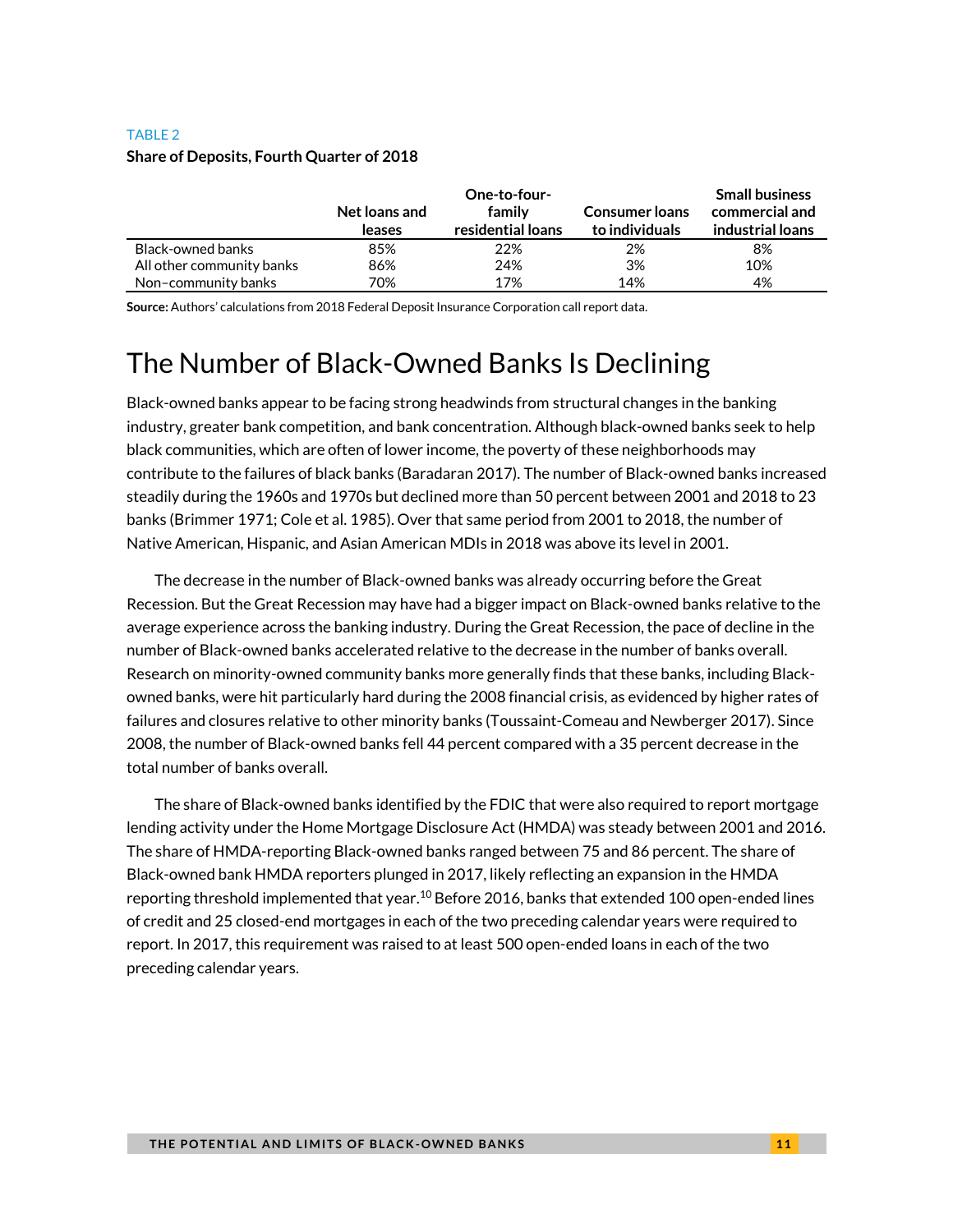

#### **Share of Black-Owned Banks That Are HMDA Reporters**

#### **URBAN INSTITUTE**

**Source:** Call report data on Federal Deposit Insurance Corporation–insured depository institutions obtained by the Federal Financial Institutions Examination Council, matched with loan and borrower characteristics from HMDA now housed at the Consumer Financial Protection Bureau.

**Notes:** HMDA = Home Mortgage Disclosure Act. HMDA data were restricted to one-to-four-family mortgages for owneroccupied units. HMDA did not include a variable describing property type until 2004, so to remain consistent, this brief uses years 2004 and onward.

Seventy-five to 100 percent of purchase mortgage lending by the typical Black-owned bank goes to Black homebuyers, but most Black homebuyers turn to NBNCs and IMBs for their mortgages. This is partly because of the small size of and number of Black-owned banks, but this may also be an unintended consequence of laws and regulations meant to fight redlining and encourage non-Blackowned banks to serve Black customers.

For instance, the 1977 Community Reinvestment Act, which required all banks to meet the banking needs of those in their communities—including low-income residents and minorities—may have spurred lending to Black homebuyers by other banks and reduced the share of lending by Black-owned banks. The passage of the Community Reinvestment Act, which encouraged banks and thrifts to help meet the credit needs of communities in their service areas (consistent with safe banking practices) brought additional competition to smaller or more geographically focused institutions such as MDIs (Toussaint-Comeau and Newberger 2017). The size of Black-owned banks and the movement of the Black middle class are also key contributors to the level of mortgage lending by Black-owned banks. As Black families move out of neighborhoods where Black-owned banks are located, these banks will need to develop new strategies to continue serving Black families.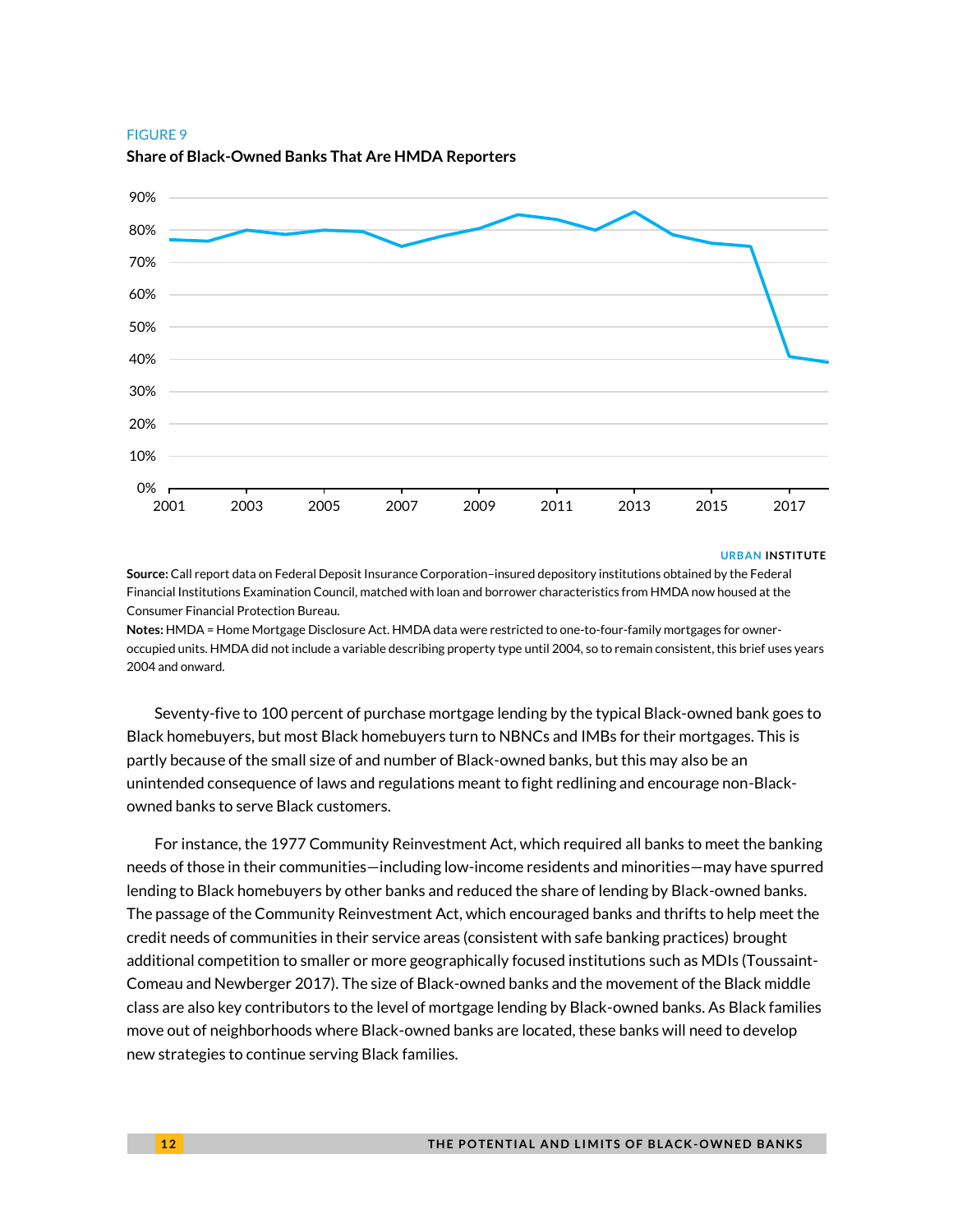# Public Policy Recommendations and Conclusion

To address the role of homeownership in the vast wealth disparity between Black and white communities, we must understand the potential for Black lenders in addition to Black borrowers. Although Black-owned banks alone cannot solve racial wealth inequities, Black-owned banks play a unique role in supporting Black communities. Black-owned banks offer many of the traditional products used to build wealth, including home purchase mortgage loans, and they have a unique and consistent focus on and understanding of the financial and economic needs of their local Black communities.

This knowledge should be leveraged as we develop policies to better support communities of color. As strong community anchors, Black-owned banks should be engaged in policy development at all levels of government.

The impact of increased regulatory oversight on Black-owned banks should also be examined. Although increased regulatory oversight of banks was an appropriate response to the financial crisis, community banks have been granted some relief from these additional regulatory burdens, as they were viewed as less culpable for the crisis and more vulnerable to damage from increased regulatory burdens.<sup>11</sup> We should continue to examine the impact of additional regulatory burdens on community banks, explicitly noting the impact on Black- and other minority-owned banks, as well as on the communities they serve. 12

## Notes

- 1 John Reosti, "Is Time Running Out to Save Black-Owned Banks?" *American Banker,* November 13, 2019, [https://www.americanbanker.com/news/is-time-running-out-to-save-black-owned-banks.](https://www.americanbanker.com/news/is-time-running-out-to-save-black-owned-banks)
- $2$  Urban Institute analysis using data from the American Community Survey found that the Black-white homeownership gap is wider today than before the passage of the 1968 Fair Housing Act, which aimed to close racial discrepancies in homeownership opportunities
- $3$  Data from the FDIC's Minority Depository Institution List from the third quarter of 2019.
- <sup>4</sup> Community banks, all banks, and all Home Mortgage Disclosure Act lenders are conditioned on the institution originating at least one loan to Black borrowers each year. If these categories included all the institutions within each respective designation, the median share would have been virtually zero.
- 5 "Hosing Credit Availability Index: Q2 2019," Urban Institute, Housing Finance Policy Center, last updated October 25, 2019[, https://www.urban.org/policy-centers/housing-finance-policy-center/projects/current](https://www.urban.org/policy-centers/housing-finance-policy-center/projects/current-hcai/archive/q2-2019)[hcai/archive/q2-2019.](https://www.urban.org/policy-centers/housing-finance-policy-center/projects/current-hcai/archive/q2-2019)
- $6$  Patrick T. Harker's remarks from the 2019 Community Banking in the 21st Century Research and Policy Conference on October 2, 2019.
- $7\;$  Kylee Wooten, "Measuring What Community Banks Bring to the Table," American Banking Association blog, April 24, 2019[, https://bankingjournal.aba.com/2019/04/measuring-what-community-banks-bring-to-the](https://bankingjournal.aba.com/2019/04/measuring-what-community-banks-bring-to-the-table/)[table/.](https://bankingjournal.aba.com/2019/04/measuring-what-community-banks-bring-to-the-table/)
- 8 William J. Gilmartin, "Homeownership Underlies Neighborhood Stability," Bipartisan Policy Center, August 7, 2012[, https://bipartisanpolicy.org/blog/homeownership-underlies-neighborhood-stability/.](https://bipartisanpolicy.org/blog/homeownership-underlies-neighborhood-stability/)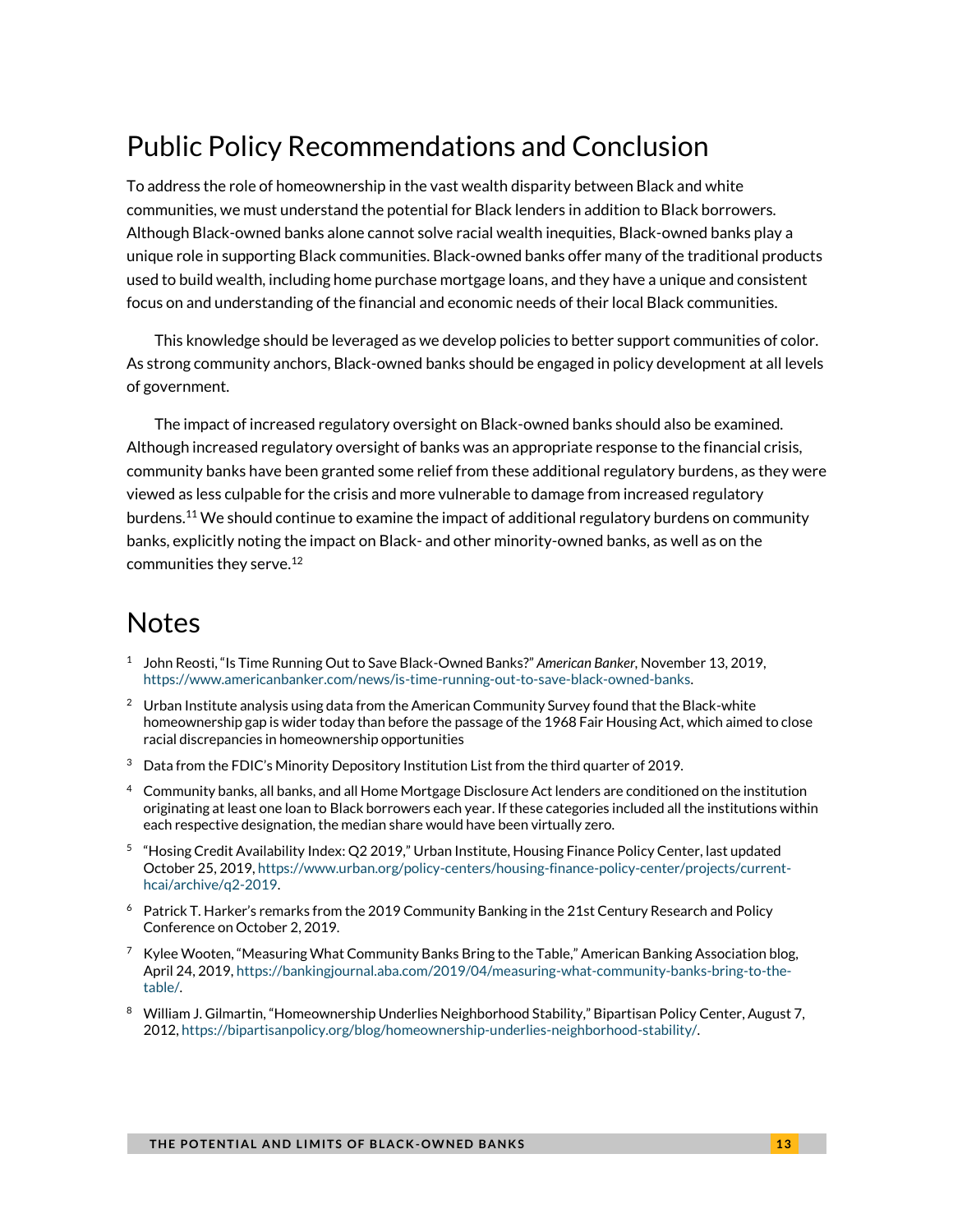- <sup>9</sup> Steve Daniels, "Urban Partnership Bank Finds a Buyer," Crain's Chicago Business, September 06, 2018, [https://www.chicagobusiness.com/finance-banking/urban-partnership-bank-finds-buyer.](https://www.chicagobusiness.com/finance-banking/urban-partnership-bank-finds-buyer)
- $^{10}$  Consumer Financial Protection Bureau correspondence letter, December 22, 2016; Kinsey Sullivan, "3 Trends Revealed by the 2017 Public HMDA LAR Release," NTruPoint blog, May 9, 2018, [https://www.trupointpartners.com/blog/3-trends-revealed-by-the-2017-public-hmda-lar-release;](https://www.trupointpartners.com/blog/3-trends-revealed-by-the-2017-public-hmda-lar-release) Gillian B. White, "The Promise and Challenge of Moving Money into Black-Owned Banks," *Atlantic,* September 12, 2016, [https://www.theatlantic.com/business/archive/2016/09/bank-black-challenges/499619/.](https://www.theatlantic.com/business/archive/2016/09/bank-black-challenges/499619/)
- <sup>11</sup> Rebecca Romero Rainey, "Time to Finish Reg Relief for Community Banks," *BankThink* (blog), *American Banker,* May 24, 2019[, https://www.americanbanker.com/opinion/time-to-finish-reg-relief-for-community-banks.](https://www.americanbanker.com/opinion/time-to-finish-reg-relief-for-community-banks)
- $12$  The American Bankers Association has developed a tool that allows banks to quantify the direct cost of regulations impact, "Bank Regulatory Burden Evaluation Tool," American Bankers Association, accessed March 13, 2019[, https://www.aba.com/news-research/references-guides/bank-regulatory-burden-tool.](https://www.aba.com/news-research/references-guides/bank-regulatory-burden-tool) Downstream costs are also key, given the role community banks play in the neighborhoods they serve.

### References

- Baradaran, Mehrsa. 2017. *The Color of Money: Black Banks and the Racial Wealth Gap.* Cambridge, MA: Harvard College.
- Breitenstein, Eric C., Karyen Chu, Richard D. Cofer, Jeffrey A. DeLuca, and Shawn E. Schreier. 2019. *[2019 Minority](https://www.fdic.gov/regulations/resources/minority/2019-mdi-study/full.pdf)  [Depository Institutions: Structure, Performance, and Social Impact](https://www.fdic.gov/regulations/resources/minority/2019-mdi-study/full.pdf)*. Washington, DC: Federal Deposit Insurance Corporation.
- Brimmer, Andrew F. 1971. "The Black Banks: An Assessment of Performance and Prospects." *Journal of Finance* 26 (2): 379–405.
- Cole, John A., Alfred L. Edwards, Earl G. Hamilton, and Lucy J. Reuben. 1985. "Black Banks: A Survey and Analysis of the Literature." *Review of Black Political Economy* 14:29–50.
- Dahl, Drew, and Michelle Franke. 2017. "'Banking Deserts' Become a Concern as Branches Dry Up." *The Regional Economist* 2017 (2): 20–21.
- Duke, Elizabeth A. 2012. "Community Banks and Mortgage Lending." Speech before the Community Bankers Symposium, Chicago, November 9.
- Federal Reserve Bank of St. Louis. n.d. *[Community Banking in the 21st Century: Opportunities, Challenges, and](https://www.stlouisfed.org/~/media/files/pdfs/banking/cbrc-2013/town-hall.pdf?la=en)  [Perspectives](https://www.stlouisfed.org/~/media/files/pdfs/banking/cbrc-2013/town-hall.pdf?la=en)*. St. Louis: Federal Reserve Bank of St. Louis.
- Hakenes, Hendrik, Iftekhar Hasan, Philip Molyneux, and Rue Xie. 2015. "Small Banks and Local Economic Development." *Review of Finance* 19 (2): 653–83.
- Hegerty, Scott W. 2016. "Commercial Bank Locations and 'Banking Deserts': A Statistical Analysis of Milwaukee and Buffalo." *Annals of Regional Science* 56:253–71.
- Toussaint-Comeau, Maude, and Robin Newberger. 2017. "Minority-Owned Banks and Their Primary Local Market Areas." *Economic Perspectives* 41 (4): 1–31.

### About the Authors

Michael Neal is a senior research associate in the Housing Finance Policy Center. Previously, he worked at Fannie Mae, where he was a director of economics in the Economic and Strategic Research division. Before his service at Fannie Mae, Neal was the assistant vice president at the National Association of Home Builder's economic and housing policy department. As a housing economist, Neal has an in-depth knowledge of housing market trends and has provided expert analysis and commentary on housing to